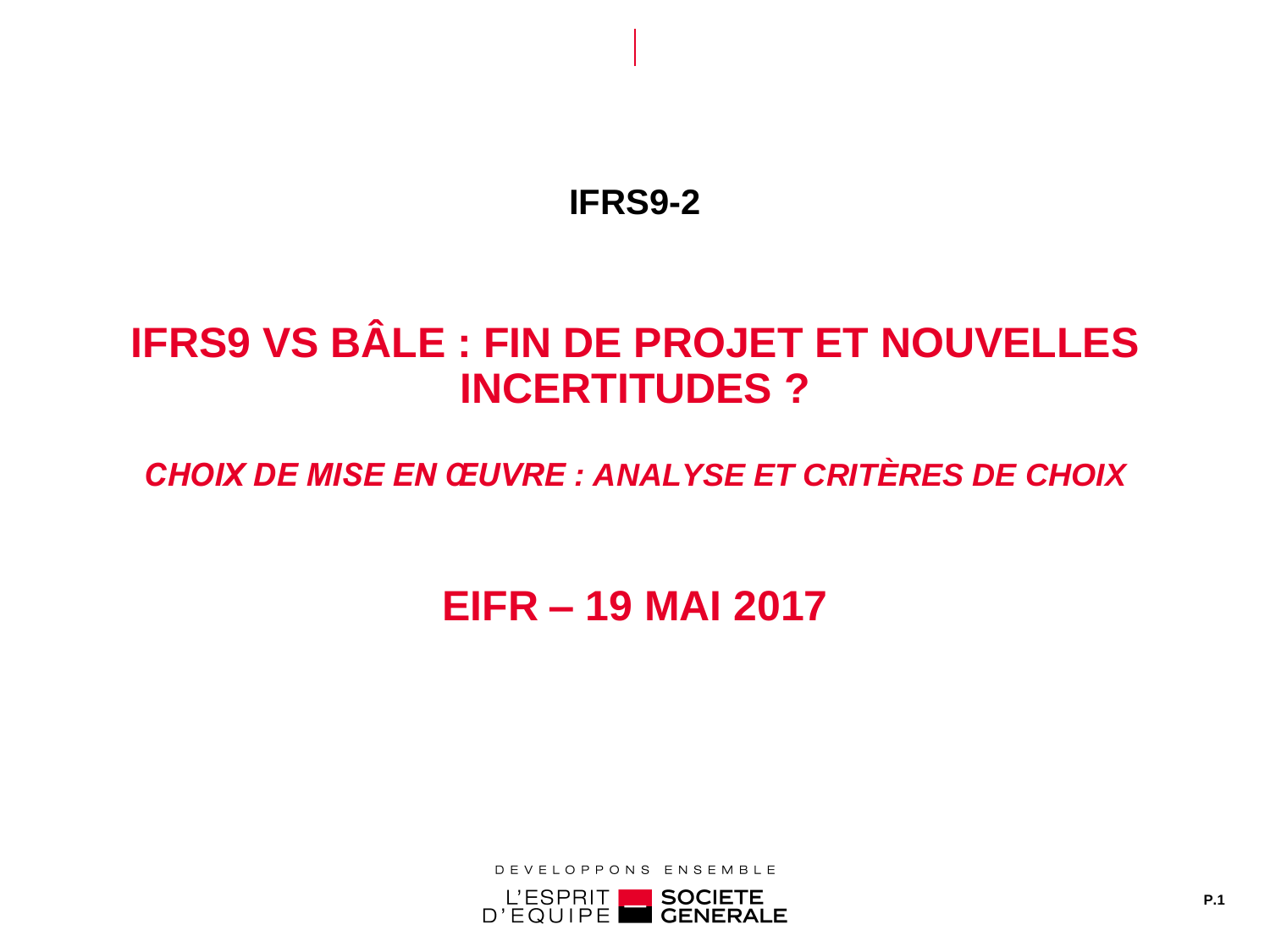### **AGENDA**

- **1. General overview**
- **2. Modelisation**
- **3. Local calculation ("M" scenario)**
- **4. Central monitoring and governance:**
	- $\checkmark$  Enslavement to SG Group models referential
	- $\checkmark$  S2 homogeneous treatment for non-retail counterparts
- **5. SG Group detailed report for regulatory monitoring purposes**
- **6. Processes and Change management**

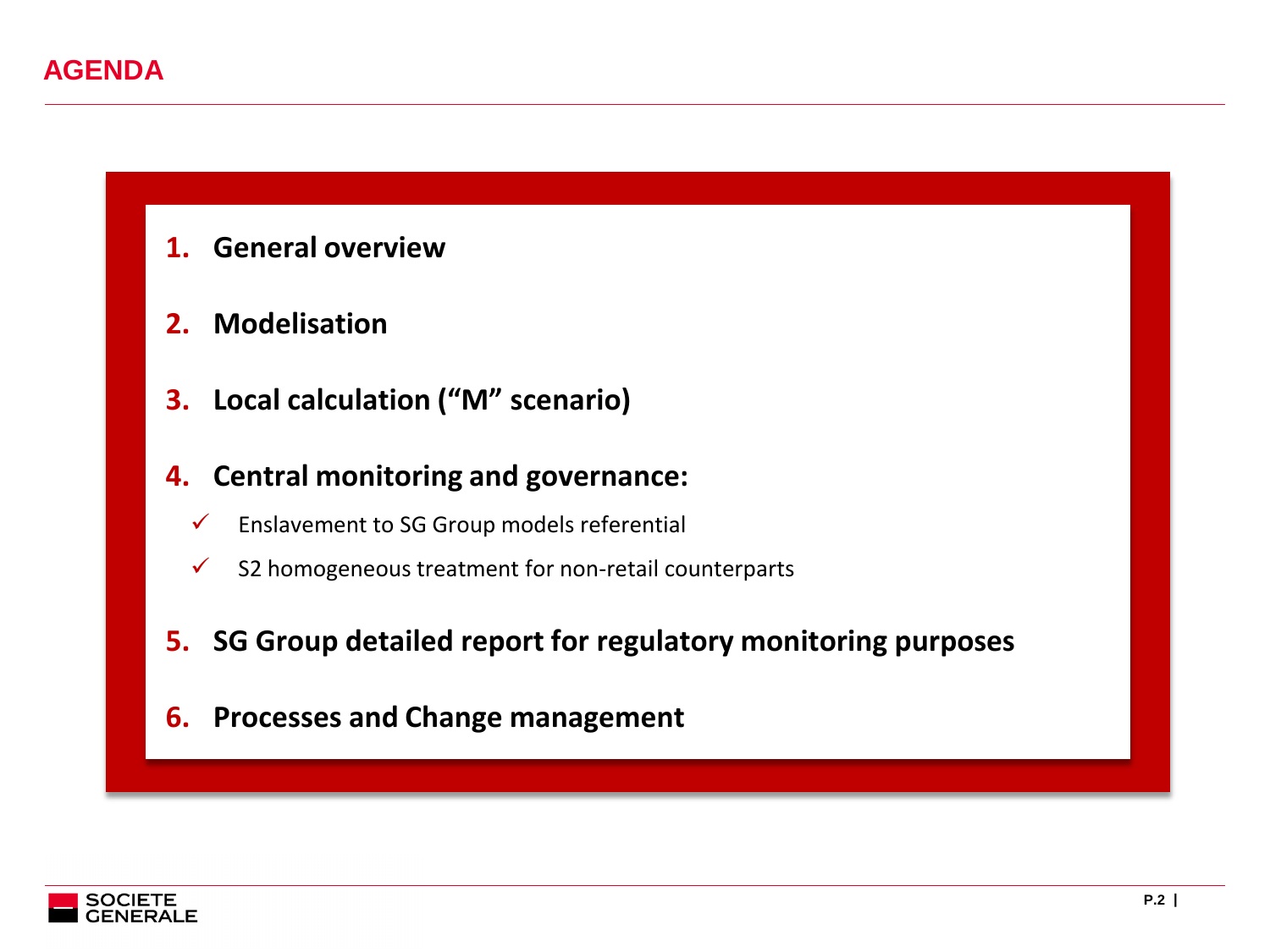### **GENERAL OVERVIEW**



**Accounting IFRS9-2 requirements differ from regulatory Basel requirements. Still, cartography of portfolios must be consistent between both processes.**

|                        | <b>Basel</b>                                                                                                                                      | <b>IFRS 9 phase 2</b>                                                                                           | <b>Implementation impact</b>                                                                                                                                    |
|------------------------|---------------------------------------------------------------------------------------------------------------------------------------------------|-----------------------------------------------------------------------------------------------------------------|-----------------------------------------------------------------------------------------------------------------------------------------------------------------|
| <b>Perimeter</b>       | $\triangleright$ Prudential                                                                                                                       | $\triangleright$ Consolidated entities                                                                          | $\triangleright$ Extension of perimeter                                                                                                                         |
| Delay of<br>production | $\geq 15$ days                                                                                                                                    | $\geqslant$ 3 days                                                                                              | $\triangleright$ Local production                                                                                                                               |
| <b>Responsibility</b>  | $\triangleright$ Central production at SG (even if<br>legal entities remain responsible<br>for the data quality of outstanding<br>and RWA output) | $\triangleright$ Local production to comply with<br>IFRS local accounting when need<br>be                       | $\triangleright$ Use of a mutualised calculator in<br>major entities<br>▶ Enslavement to SG Group<br>referentials for potential entities<br>with own calculator |
| <b>Reporting</b>       | $\triangleright$ Breakdown of outstanding and<br>RWA                                                                                              | $\triangleright$ Breakdown of outstanding and<br>tracking of stages changes for<br>Provisions since January 1st | $\triangleright$ More granular report at corporate<br>level and use of big data                                                                                 |

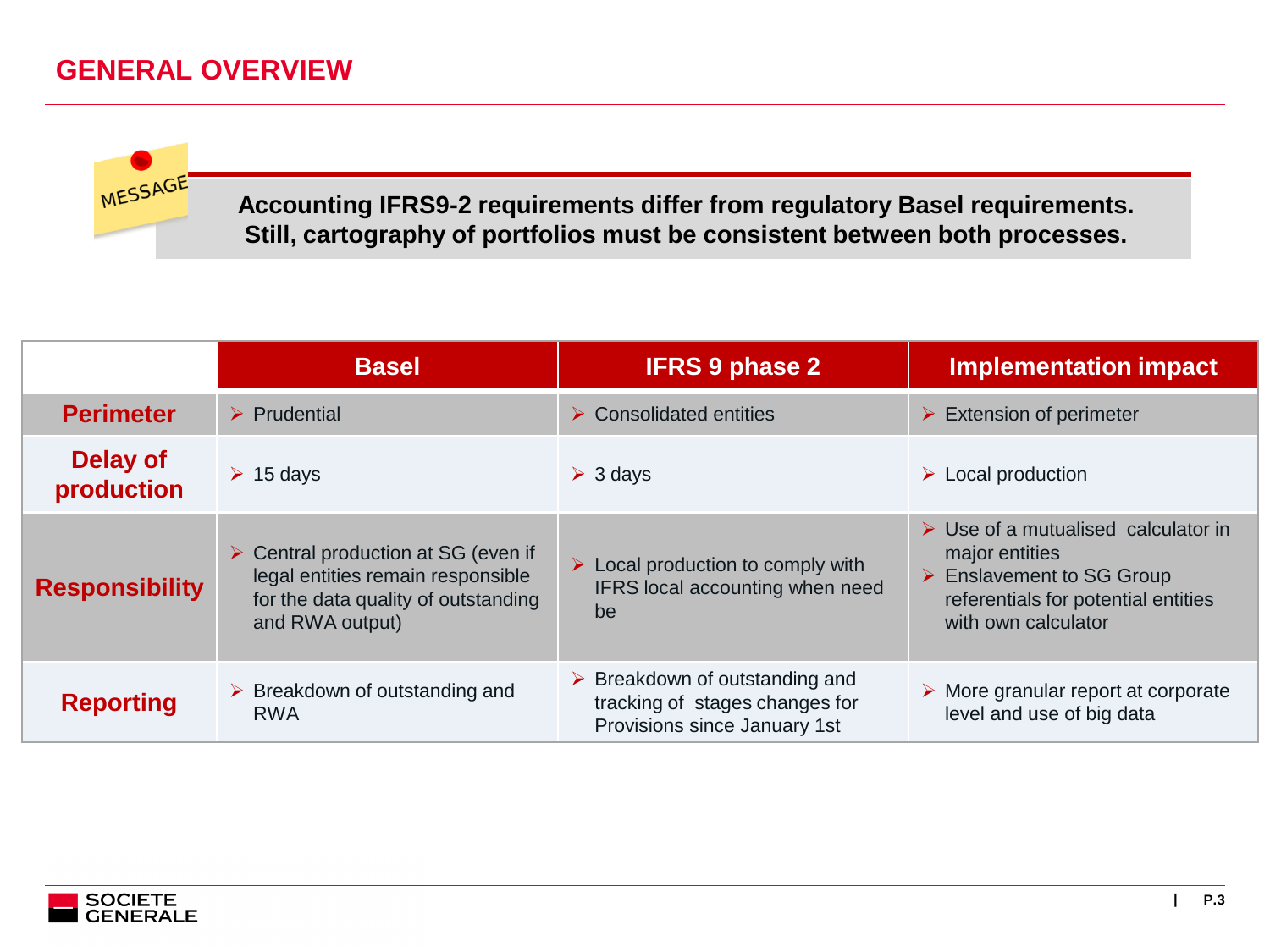#### **IMPLEMENTATION CHALLENGES DUE TO DIFFERENCES BETWEEN REGULATORY AND ECL MODELS**



**Consistency with Basel is required even though full alignment is not possible, resulting into high complexity: specific internal ECL models must therefore be designed internally on top of regulatory models.**

|                                           | <b>Basel</b>                                                                                                                        | <b>IFRS 9 phase 2</b>                                                                                                      |
|-------------------------------------------|-------------------------------------------------------------------------------------------------------------------------------------|----------------------------------------------------------------------------------------------------------------------------|
| <b>Time Horizon</b>                       | 12-month horizon Expected Loss                                                                                                      | Lifetime ECL required for stage 2 exposure                                                                                 |
| <b>ECL parameters</b>                     | Parameters (PD, EAD, LGD) set by internal models in IRB<br>approach. Otherwise ("Standard" approach), predetermined<br>by regulator | No parameters predetermined by IASB                                                                                        |
| "Point in Time" vs<br>"Through the Cycle" | Internal Models use 'through-the cycle" approach neutralising<br>economic fluctuations                                              | "Point in Time": use all information about past events, current<br>and forecast economic conditions at each reporting date |
| <b>Forward looking</b>                    | No forward looking                                                                                                                  | ECL must reflect unbiased and range of possible economic<br>scenarios (probability-weighted)                               |
| <b>Prudence vs</b><br><b>Neutrality</b>   | Models include adjustment for prudence (e.g. floored LGDs)                                                                          | No adjustment for prudence allowed: an unbiased approach is<br>required                                                    |

|                                  | SG internal approach for IFRS 9 Phase 2 ECL models                                                                                                                                                                                                                                                                                                                  |  |
|----------------------------------|---------------------------------------------------------------------------------------------------------------------------------------------------------------------------------------------------------------------------------------------------------------------------------------------------------------------------------------------------------------------|--|
| 2 Methods for ECL<br>calculation | ▶ Reference (sophisticated) method for 80 % of Group perimeter: entities using IRB portfolios or with sufficient<br>detailed data history to support advanced statistics (Basel models adapted for IFRS 9 phase 2)<br>$\triangleright$ Simplified method for other entities (20 % of perimeter) : backed by loss history where available                            |  |
| <b>Forward looking approach</b>  | $\triangleright$ Step 1: Model linking ECL of sub portfolios to relevant macro economic drivers<br>> Step 2: Probability-weighted ECL amount based on 3 macro economic scenarios (base case, stress case, optimistic:<br>the 3-year scenarios that are used for financial planning, stress and optimistic scenarios being based on "normative"<br>economic shocks). |  |

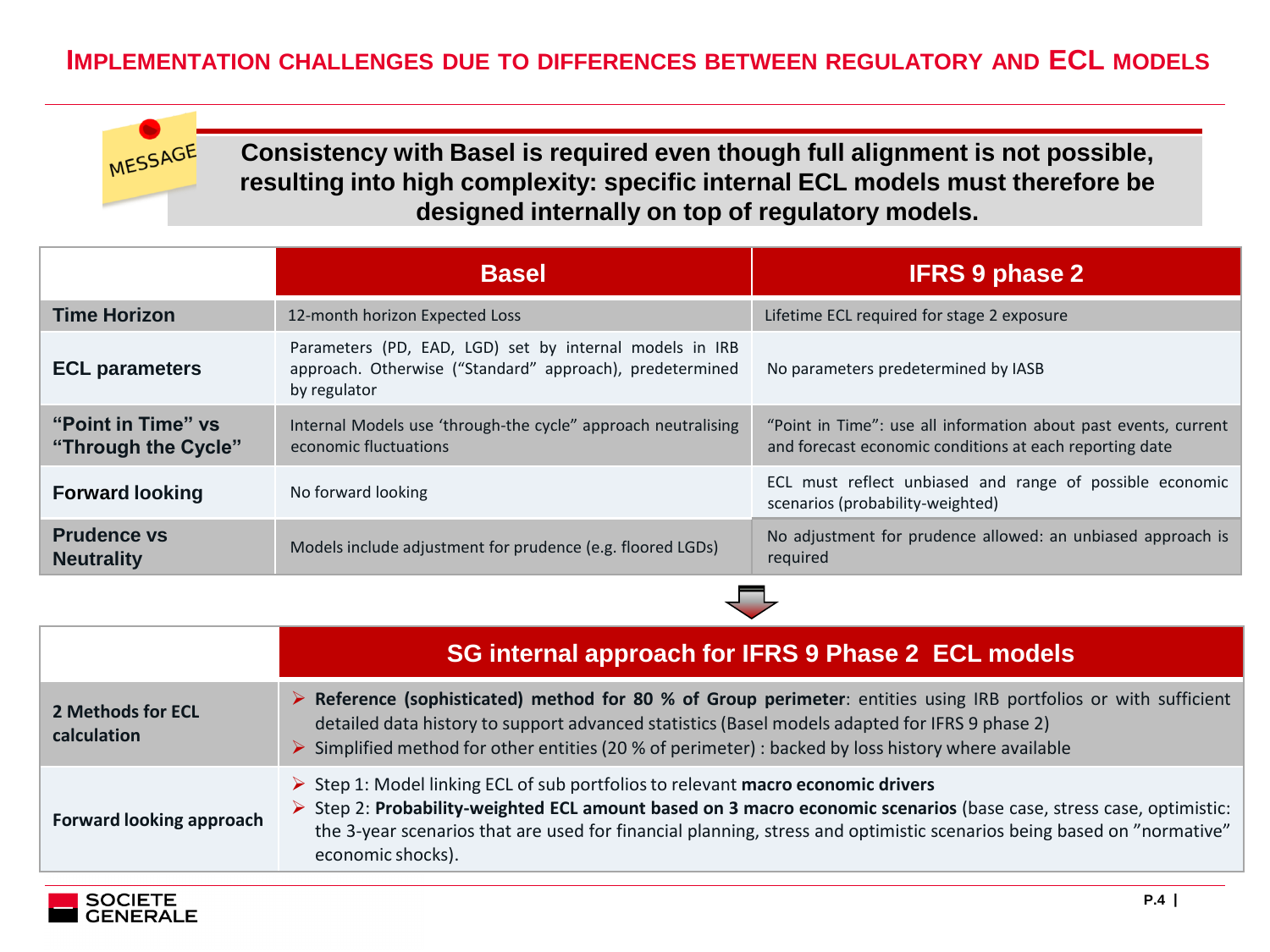#### **LOCAL PRODUCTION**



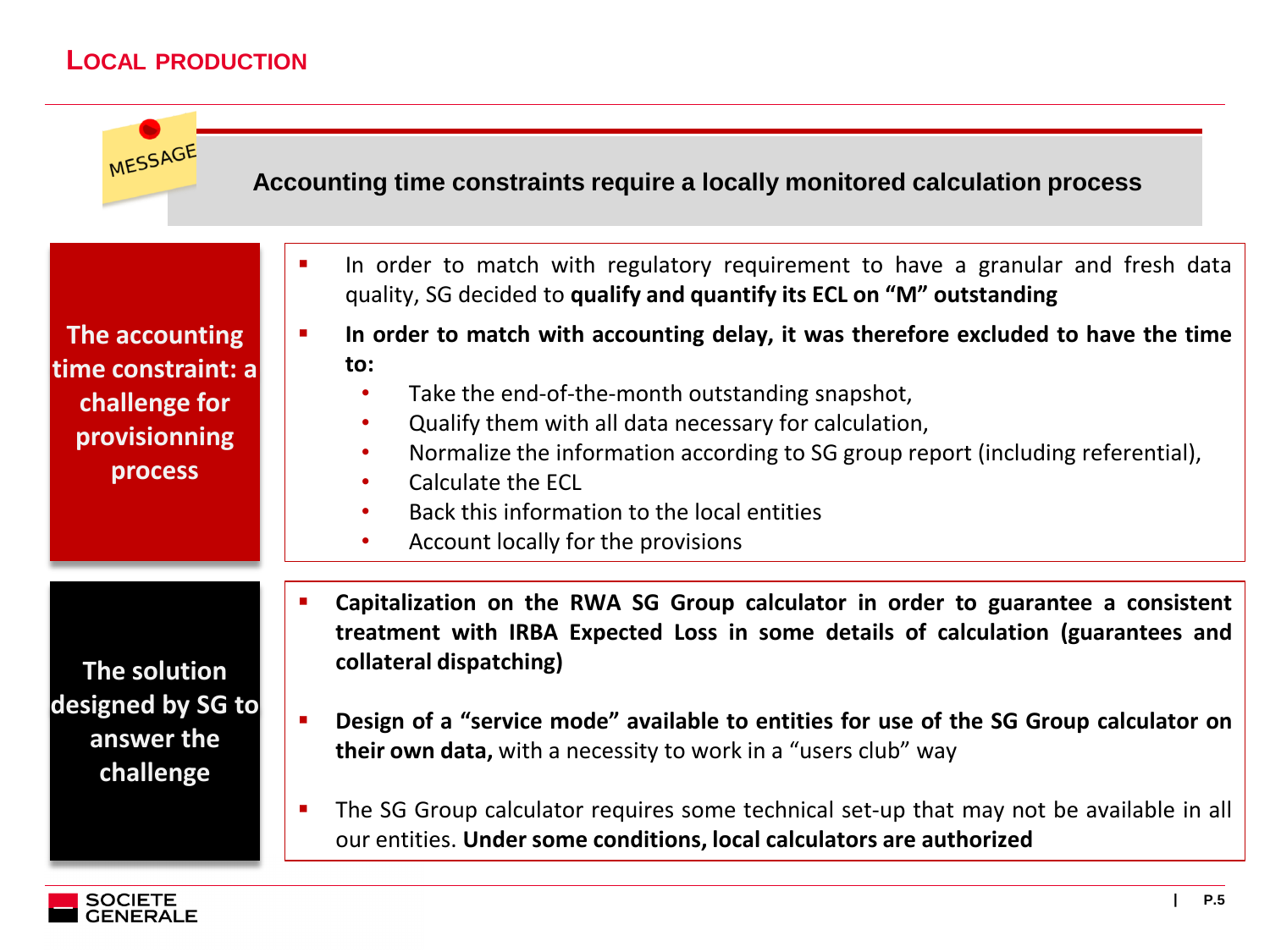#### **CENTRAL MONITORING AND GOVERNANCE**



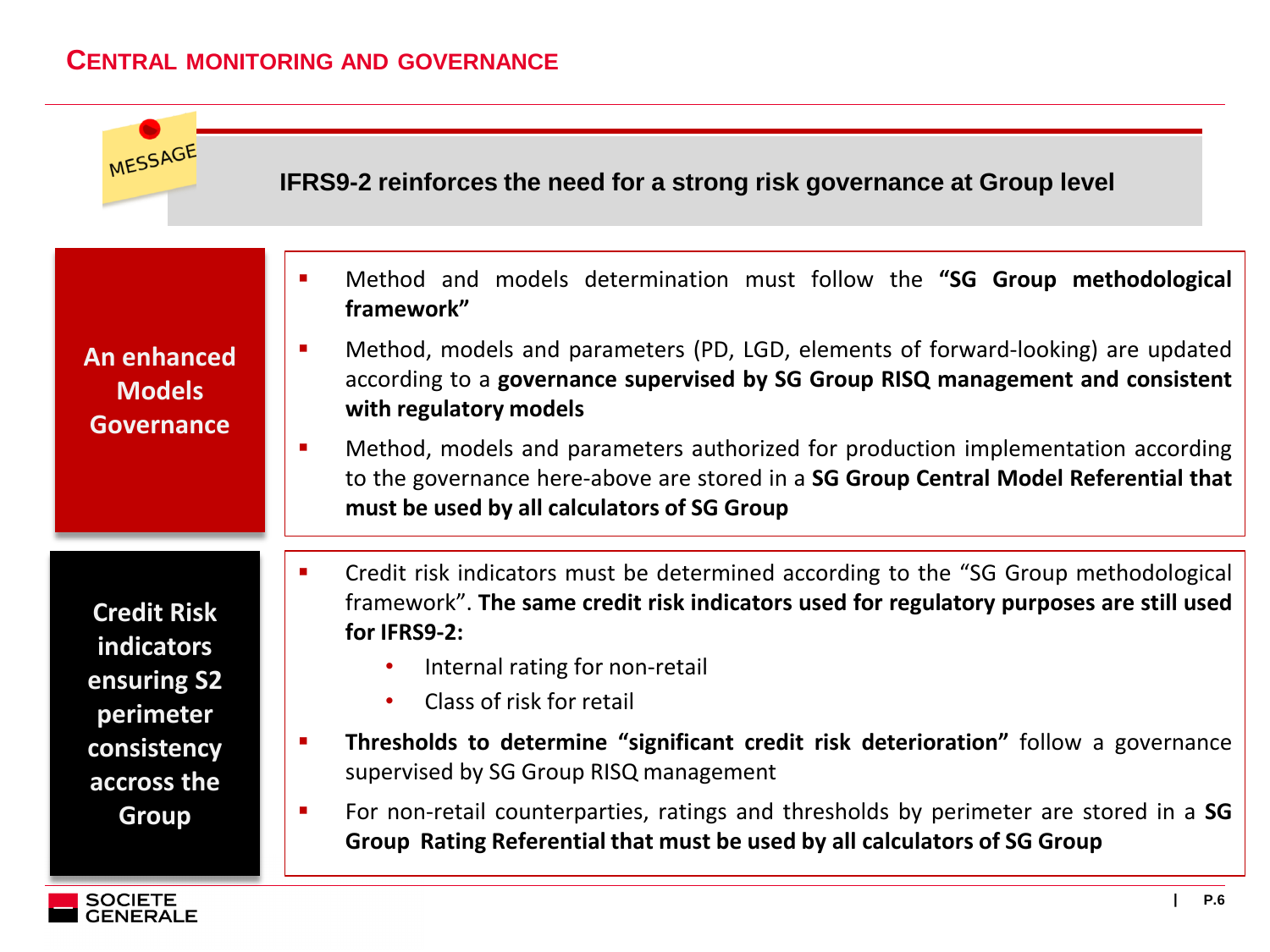#### **SG GROUP DETAILED REPORT FOR REGULATORY PURPOSES**

MESSAGE **The requirement of new type of reports accelerated the roll out of more granular datawarehousing of retail at Group level ("contract level")** Opening<br>balance<br>thanks and the particular of<br>transferences and the particular particular pairment<br>transferences and the particular particular pair and the particular pair of<br>the pair of the particular particular pair of th **directly to the directly to the directly to the**  irectly to the Illustration **statement of statement of Retanceries of** ᅙ ᅙ **profit or loss adjustments written-off written-off written-off**  written-off statement written-off statement directly to directly to **Illustration**<br>FINREP report **previously recorded Amounts partially profit or loss Amounts amounts Closing totally <sup>010</sup> Allowances for financial assets without increase in 1 2 3 4 5 6 7 8 9 10 11 12credit risk since initial recognition (Stage 1)** 020 Debt securities 030 *Central banks* 040 *General governments* 050 *Credit institutions* 060 *Other financial corporations* 070 *Non-financial corporations* 080 Loans and advances 090 *Central banks* 100 *General governments* 110 *Credit institutions* 120 *Other financial corporations* 130 *Non-financial corporations* 140 *Households* 160 of which: collectively assessed allowances *En attente de définition de la part des régulateurs. Par défaut on peut considérer que pour les Stages 1 et 2 les mouvements sont « collectively assessed » et le Stage 3 « individually assessed » sauf le retail «Harmonisation » qui*  170 **of which: individually assessed allowances Allowances for debt instruments with significant 180 increase in credit risk since initial recognition but not credit-impaired (Stage 2)** *Ventilation similaire à celle pour le Stage 1* **<sup>350</sup> Allowances for credit-impaired debt instruments (Stage 3)** *Ventilation similaire à celle pour le Stage 1* **530 Total on-balance sheet assets**  $560$  Commitments and financial guarantees given (Stage 1)  $570$  Commitments and financial guarantees given (Stage 2)  $580$  Commitments and financial guarantees given (Stage 3) **| P.7 590 Total**